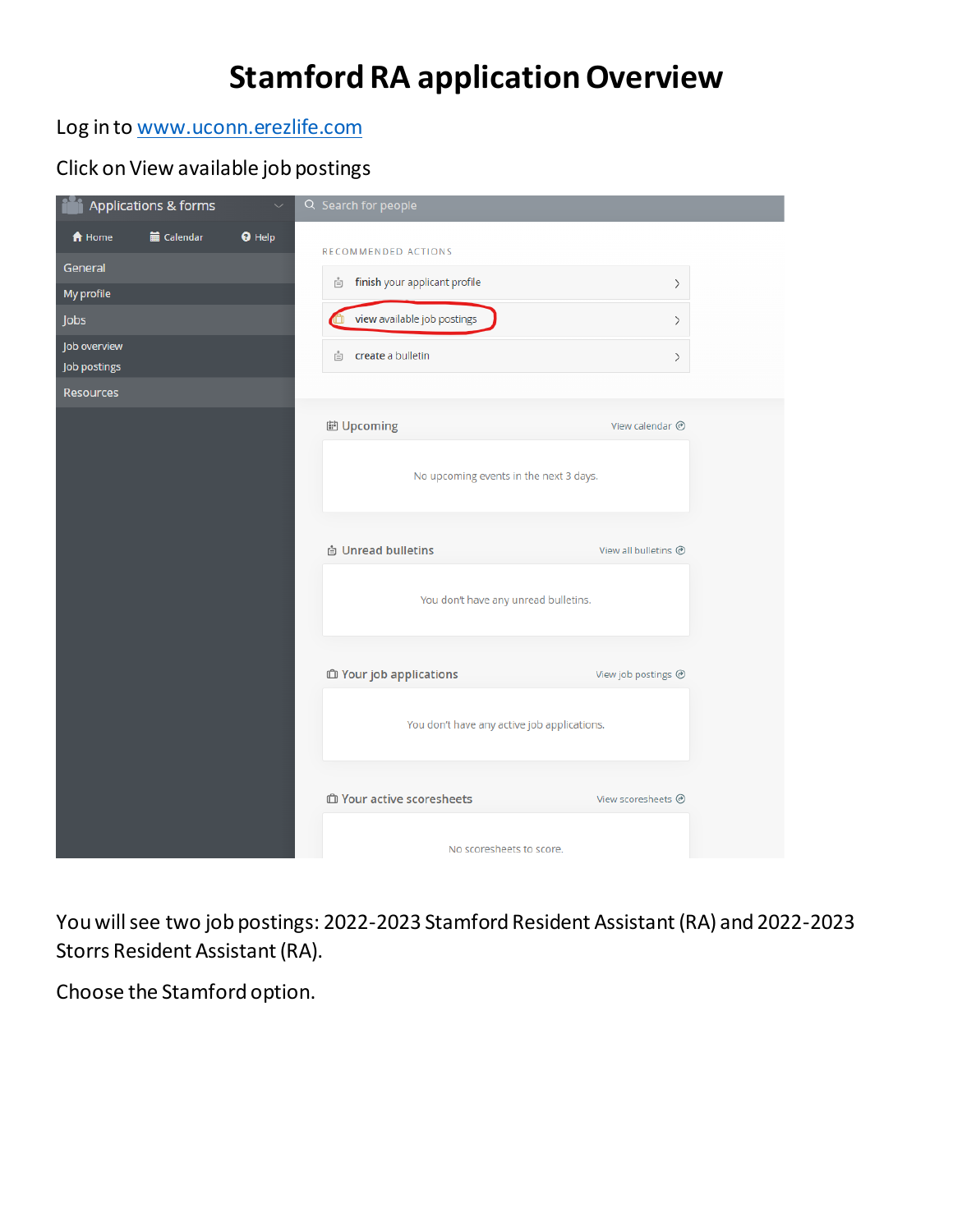Thank you for your interest in applying to be RA for 2021-2022. Please carefully review all information before submitting your application.

# 2022-2023 Stamford Resident Assistant (RA)

### Position Summary

The Resident Assistant (RA) is a peer educator who facilitates the personal, interpersonal, and intellectual growth of students. The RA plays a key role in aity that foste rs diverse learning. A Resident Assistant is always conscientious, honest, courteous, and professional. developing an inclusive i The RA respects persons of all backgrounds, including but not limited to abilities, age, ethnicity, gender, national origin, race, sex, sexual orientation, socioeconomic status, and spirituality. A Resident Assistant is an outstanding role model for other students and is knowledgeable of, enforces, and personally abides by all university policies and procedures, as well as federal and state laws. The Resident Assistant position requires approximately 20 hours per week. The Resident Assistant meaningfully contributes to the mission and goals of the University of Connecticut and Department of Residential Life. The Resident Assistant is responsible for an area of approximately 15-50 resident students on average. The specific scope of responsibilities varies depending on the assignment. The RA is a member of a staff team and is directly supervised by a Residence Hall Director, or Community Director.

### **Application deadline**



## 2022-2023 Storrs Resident Assistant (RA)

Mission Statement: UConn Residential Life enhances students' personal, interpersonal, and intellectual growth by creating safe and inclusive environments, producing innovative programs and services, and fostering meaningful relationships.

#### Position Summary

The Resident Assistant (RA) is a peer educator who facilitates the personal, interpersonal, and intellectual growth of students. The RA plays a key role in developing an inclusive living community that fosters diverse learning. A Resident Assistant is always conscientious, honest, courteous, and professional. The RA respects persons of all backgrounds, including but not limited to abilities, age, ethnicity, gender, national origin, race, sex, sexual orientation, socioeconomic status, and spirituality. A Resident Assistant is an outstanding role model for other students and is knowledgeable of, enforces, and personally abides by all university policies and procedures, as well as federal and state laws. The Resident Assistant position requires approximately 20 hours per week. The Resident Assistant meaningfully contributes to the mission and goals of the University of Connecticut and Department of Residential Life. The Resident Assistant is responsible for an area of approximately 30-75 resident students on average. The specific scope of responsibilities varies depending on the assignment. The RA is a member of a staff team and is directly supervised by a Residence Hall Director, or Assistant Residence Hall Director.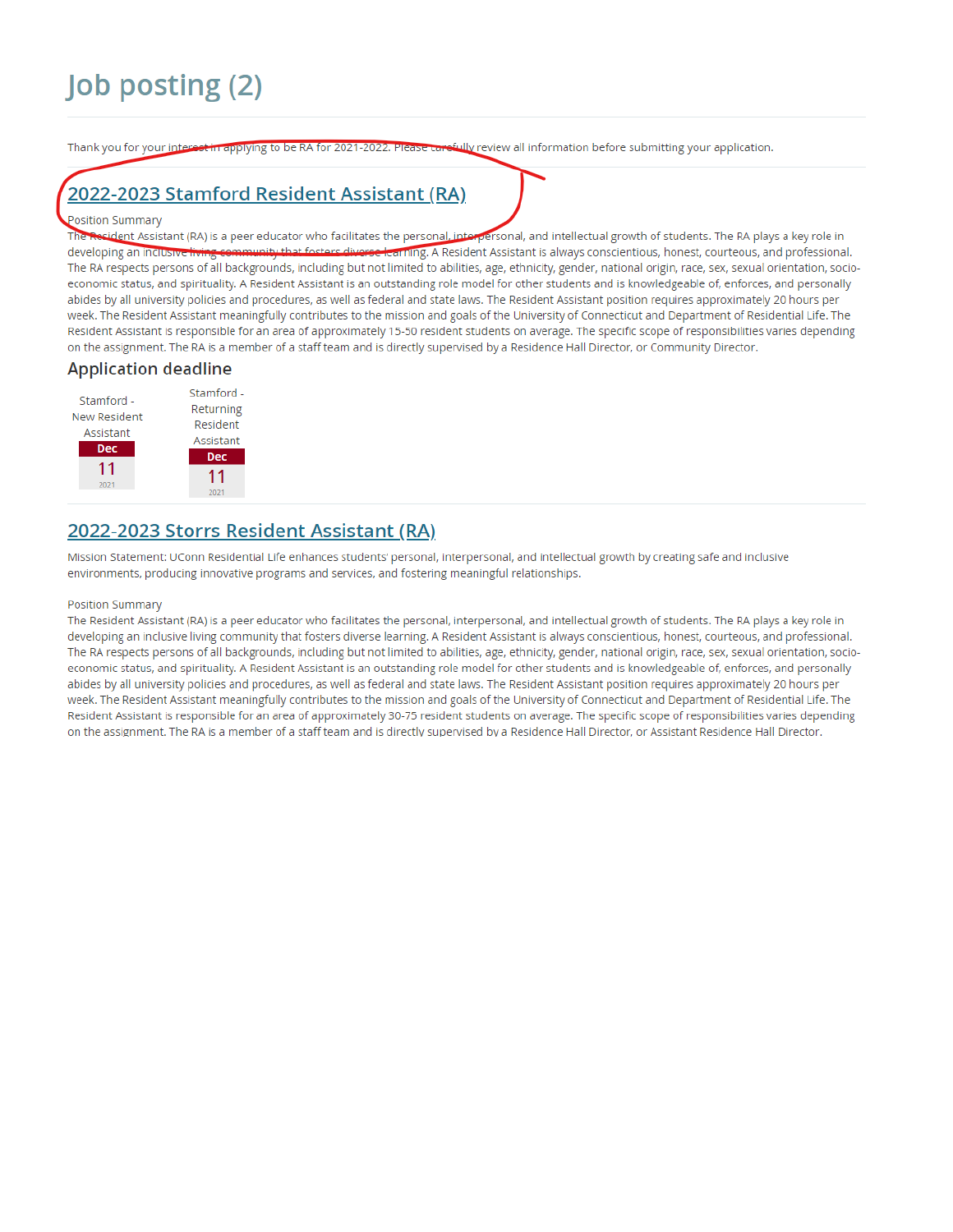## Click on the green Apply now button. Also, note the deadline for the RA applications and the position descriptions on the page.

# 2022-2023 Stamford Resident Assistant (RA)



### Job dates: Sep 1, 2022

#### **Position Summary**

The Resident Assistant (RA) is a peer educator who facilitates the personal, interpersonal, and intellectual growth of students. The RA plays a key role in developing an inclusive living community that fosters diverse learning. A Resident Assistant is always conscientious, honest, courteous, and professional. The RA respects persons of all backgrounds, including but not limited to abilities, age, ethnicity, gender, national origin, race, sex, sexual orientation, socioeconomic status, and spirituality. A Resident Assistant is an outstanding role model for other students and is knowledgeable of, enforces, and personally abides by all university policies and procedures, as well as federal and state laws. The Resident Assistant position requires approximately 20 hours per week. The Resident Assistant meaningfully contributes to the mission and goals of the University of Connecticut and Department of Residential Life. The Resident Assistant is responsible for an area of approximately 15-50 resident students on average. The specific scope of responsibilities varies depending on the assignment. The RA is a member of a staff team and is directly supervised by a Residence Hall Director, or Community Director.

### **Application deadline**



## **Additional resources**

2022-2023 Stamford RA position description.pdf

Questions? Contact:

Beth Helinski <beth.helinski@uconn.edu>

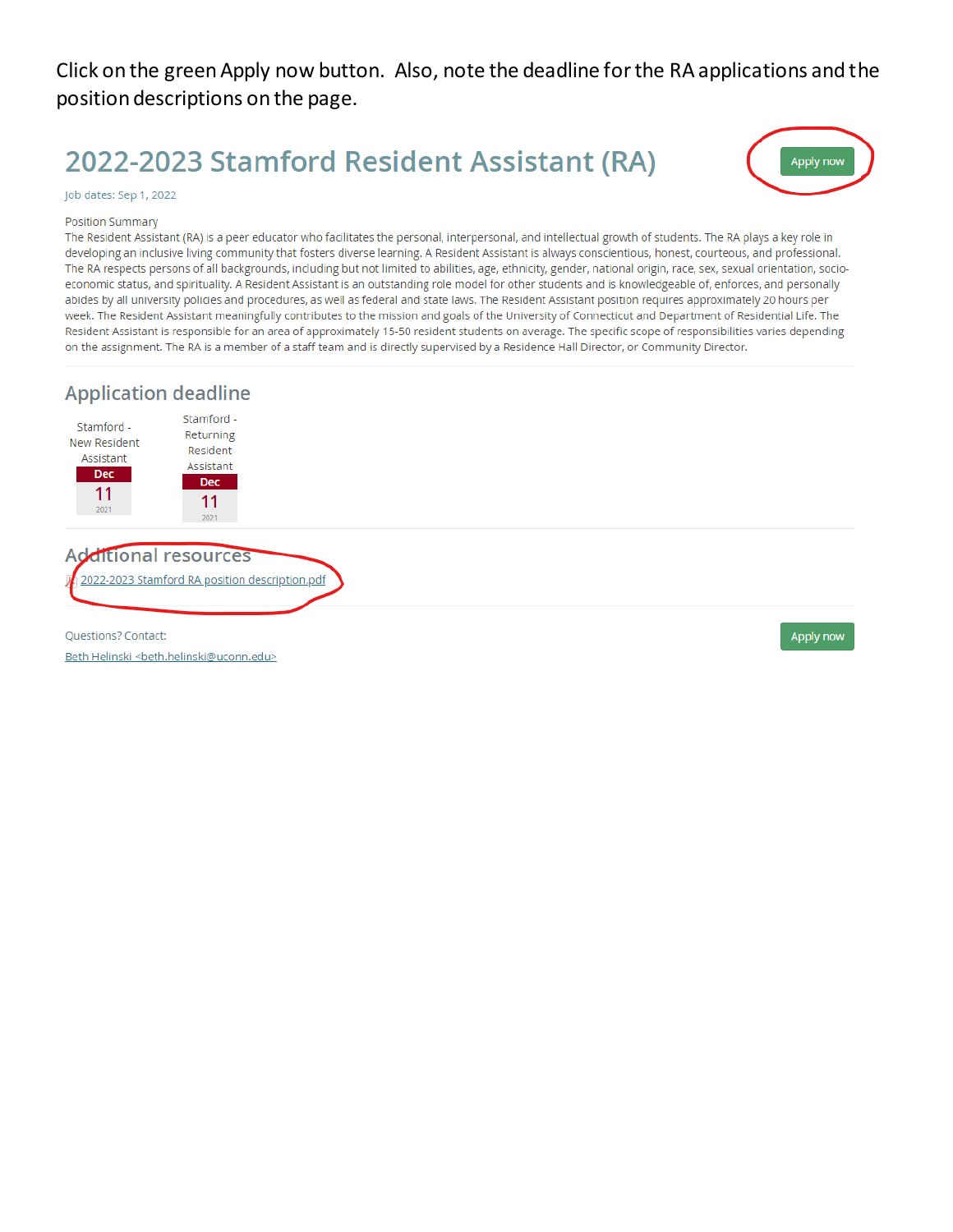On the next page, you will see two options to pick from.

If you have never been an RA before, please choose the option for Stamford - New Resident Assistant.

# **Select applicant group**

Please choose the applicant group that best describes you for the job 2022-2023 Stamford Resident Assistant (RA).

| <b>Stamford - New Resident Assistant</b>                                                                                                                                                                                                                         |                  |
|------------------------------------------------------------------------------------------------------------------------------------------------------------------------------------------------------------------------------------------------------------------|------------------|
| This position is for applicants that have not held the position of Resident Assistant before.                                                                                                                                                                    | deadline<br>Dec: |
| Qualified applicants will meet these criteria:                                                                                                                                                                                                                   | 11<br>2021       |
| 1. It is preferred that applicants live on-campus at Stamford or Storrs during the semester of application, be eligible for on-<br>campus housing, and submit the appropriate On-Campus Housing application. However, UConn Stamford undergraduate commuters are |                  |
| eligible to apply and will be invited to interview.                                                                                                                                                                                                              |                  |
| 2. Earn at least sophomore status at the time of employment and will be a full-time, degree-seeking student enrolled at the Storrs or Stamford                                                                                                                   |                  |

Campus during the time of employment.

3. Maintain a 2.50 cumulative Grade Point Average (GPA) at the time of application, and throughout the process. Incomplete/missing grades must be completed by the date on the University's Academic Calendar for Spring 2022. Students on Scholastic Probation/Subject to Dismissal may be ineligible to continue in the process.

4. Uphold the university's Responsibilities of Community Life: The Student Code and the On-Campus Housing Contract. All students with a student conduct history will be subject to review. Students who are on University Probation at during the semesters of application review or interviews are not eligible to interview. Students who were found responsible for any incidents in the current academic year or during the application and interviewing process will not be eligible to interview or continue on in the process.

## **Stamford - Returning Resident Assistant**

This position is for applicants that have held the position of Resident Assistant and wish to return for Fall 2022-Spring 2023.



Qualified applicants will meet these criteria:

1. It is preferred that applicants live on-campus at Stamford or Storrs during the semester of application, be eligible for on-

campus housing, and submit the appropriate On-Campus Housing application. However, UConn Stamford undergraduate commuters are eligible to apply and will be invited to interview.

2. Earn at least sophomore status at the time of employment and will be a full-time, degree-seeking student enrolled at the Storrs or Stamford Campus during the time of employment.

3. Maintain a 2.50 cumulative Grade Point Average (GPA) at the time of application, and throughout the process. Incomplete/missing grades must be completed by the date on the University's Academic Calendar for Spring 2022. Students on Scholastic Probation/Subject to Dismissal may be ineligible to continue in the process.

4. Unhold the university's Demonsibilities of Community Life: The Student Code and the On Campus Housing Contrast. All students with a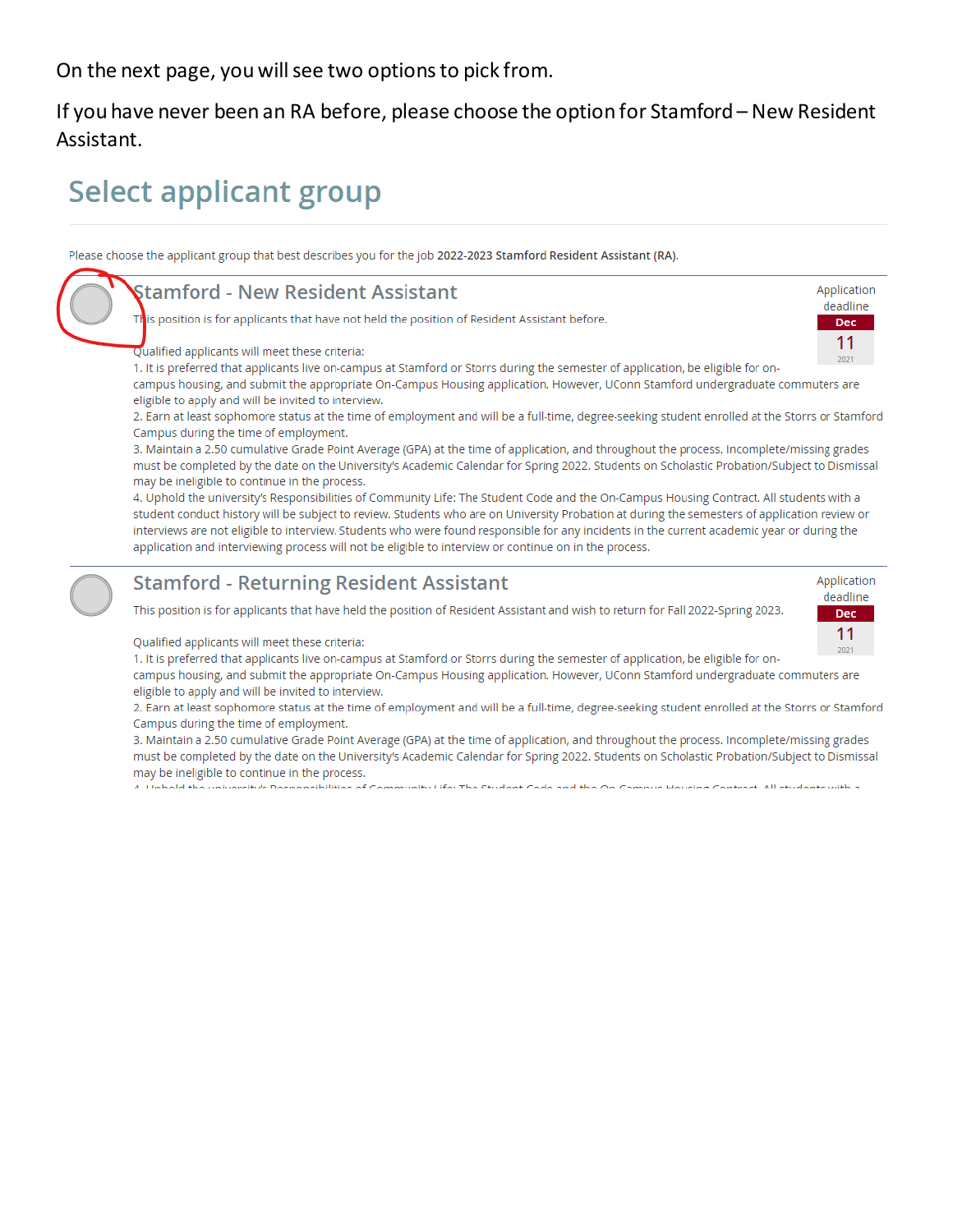Returning RAs please choose the Stamford - Returning RA application. If you wish to return to the RA position, please click on the Stamford - Returning Resident Assistant option. (If you are graduating or leaving the RA position at the end of the 2021-2022 academic year, please do not fill out this application. There will be another way for you to inform the department that you will be leaving your position.)

## **Stamford - Returning Resident Assistant**

.<br>This position is for applicants that have held the position of Resident Assistant and wish to return for Fall 2022-Spring 2023.

### Qualified applicants will meet these criteria:

1. It is preferred that applicants live on-campus at Stamford or Storrs during the semester of application, be eligible for on-

campus housing, and submit the appropriate On-Campus Housing application. However, UConn Stamford undergraduate commuters are eligible to apply and will be invited to interview.

2. Earn at least sophomore status at the time of employment and will be a full-time, degree-seeking student enrolled at the Storrs or Stamford Campus during the time of employment.

Application deadline

> **Dec**  $11$

> > 2021

3. Maintain a 2.50 cumulative Grade Point Average (GPA) at the time of application, and throughout the process. Incomplete/missing grades must be completed by the date on the University's Academic Calendar for Spring 2022. Students on Scholastic Probation/Subject to Dismissal may be ineligible to continue in the process.

4. Uphold the university's Responsibilities of Community Life: The Student Code and the On-Campus Housing Contract. All students with a student conduct history will be subject to review. Students who are on University Probation at during the semesters of application review or interviews are not eligible to interview. Students who were found responsible for any incidents in the current academic year or during the application and interviewing process will not be eligible to interview or continue on in the process.

Once you have made your choice, please click the green Apply now button at the bottom of that page and that will take you to the questions on the application.

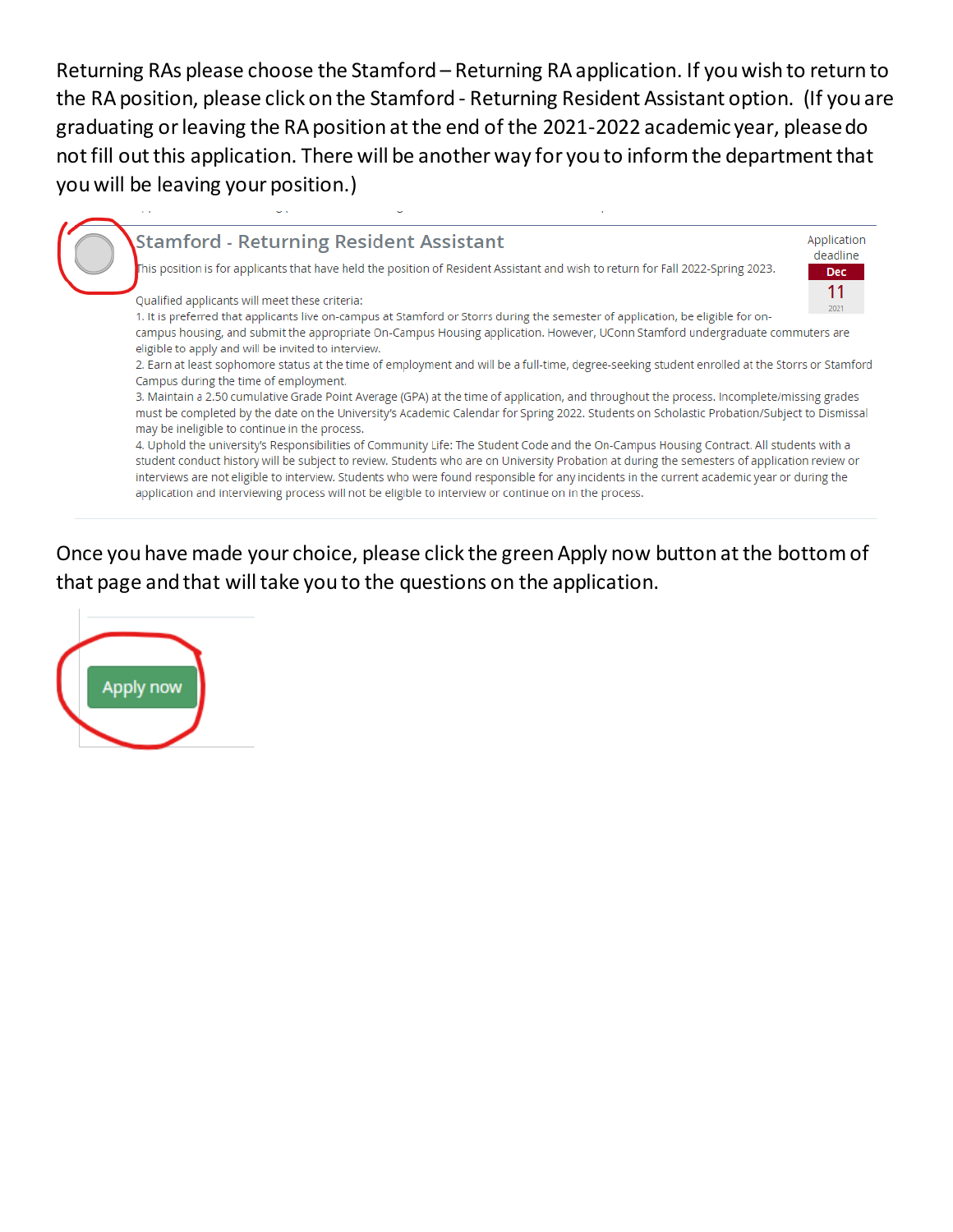Please be sure to fill out all required questions on the application. On the top right of the application, you will notice a greyed-out exclamation point and under it will say incomplete until you fully submit the application.

| Questions<br><b>Supporting docs</b><br>Applicant group<br>Submit                                                                                                                                  |                   |                       |
|---------------------------------------------------------------------------------------------------------------------------------------------------------------------------------------------------|-------------------|-----------------------|
| v Show all options<br>$\sim$ Hide all options                                                                                                                                                     | $\vee$ Expand all | $\wedge$ Collapse all |
| <b>Tell us about Yourself</b><br>Question 1: Please 'introduce' yourself. Tell us a little bit about who you are, and why<br>you're applying to become an RA [in 5 sentences or less]. *          |                   |                       |
|                                                                                                                                                                                                   |                   |                       |
| Question 2: What is your current semester standing by total credits earned (Fall<br>2022)? (Please fill in either First Year Student (1st time in college), Sophomore, Junior,<br>Senior, etc.) * |                   |                       |
| Question 3: Do any of the following describe you? (Choose all that apply) *                                                                                                                       |                   |                       |
| <u>[-] Hide options</u>                                                                                                                                                                           |                   |                       |
| $\Box$ a. Transferred to UConn Stamford from another university<br>$\Box$ b. I am in the Honors Program                                                                                           |                   |                       |
| □ c. I currently live in a ResHall at UConn Stamford                                                                                                                                              |                   |                       |
| d. I currently live in a ResHall at UConn Storrs<br>U                                                                                                                                             |                   |                       |
| $\Box$ e. I am a commuter at UConn Stamford                                                                                                                                                       |                   |                       |
| $\Box$ f. None of these apply to me                                                                                                                                                               |                   |                       |
| Question 4: What is your expected date of graduation? All candidates must be eligible<br>for the full academic year, 2022-2023? *                                                                 |                   |                       |
| - select one -                                                                                                                                                                                    |                   |                       |

At any time, while filling out this application, you can click on the green Save button and you will be able to come back to it.

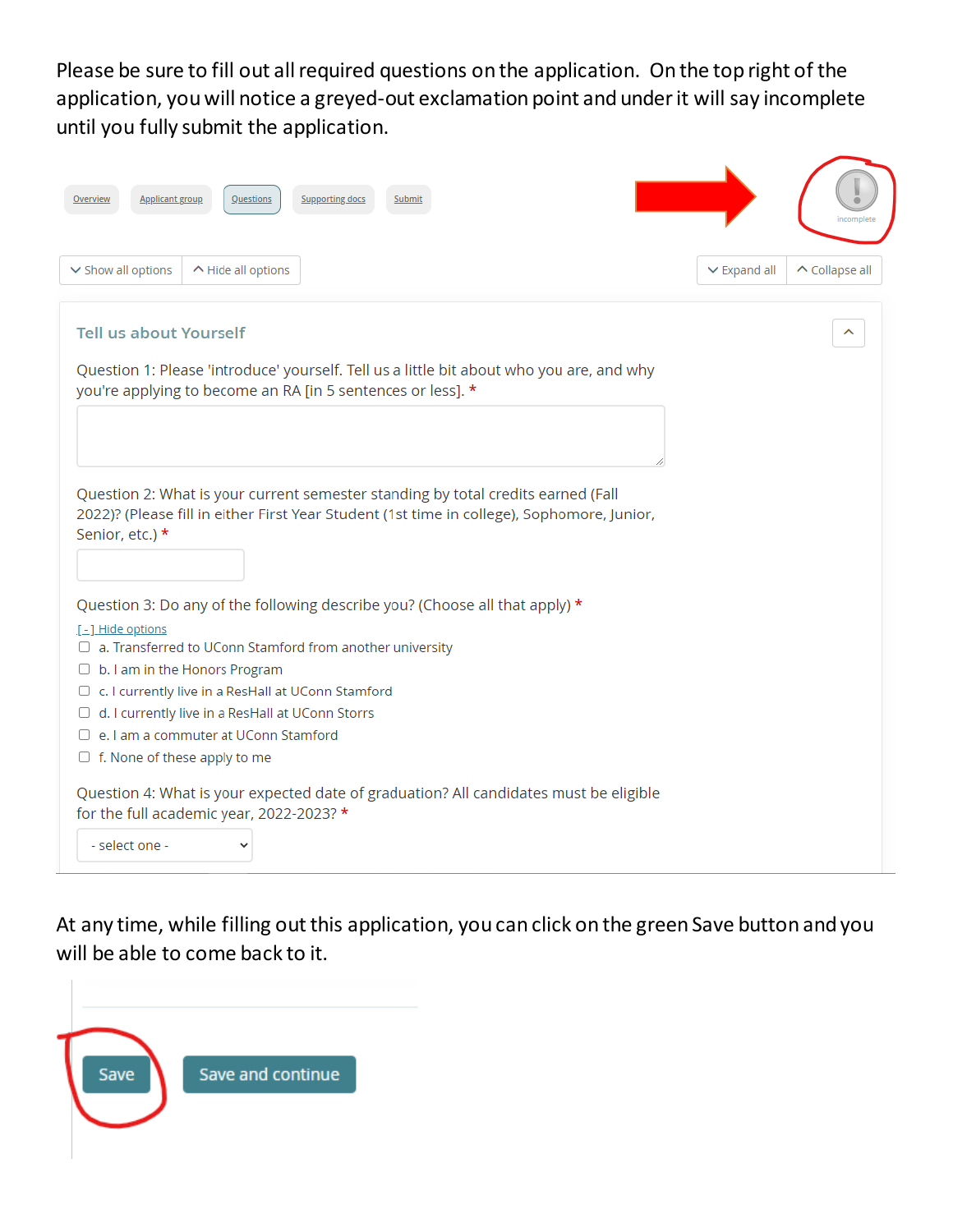Once you have finished answering the questions and you're ready to submit your application, click on the green Save and continue button.



Your application is incomplete until you make sure that your job profile is complete, you have answered all applicable application questions and checked off the declaration that all information in the application is truthful and accurate.

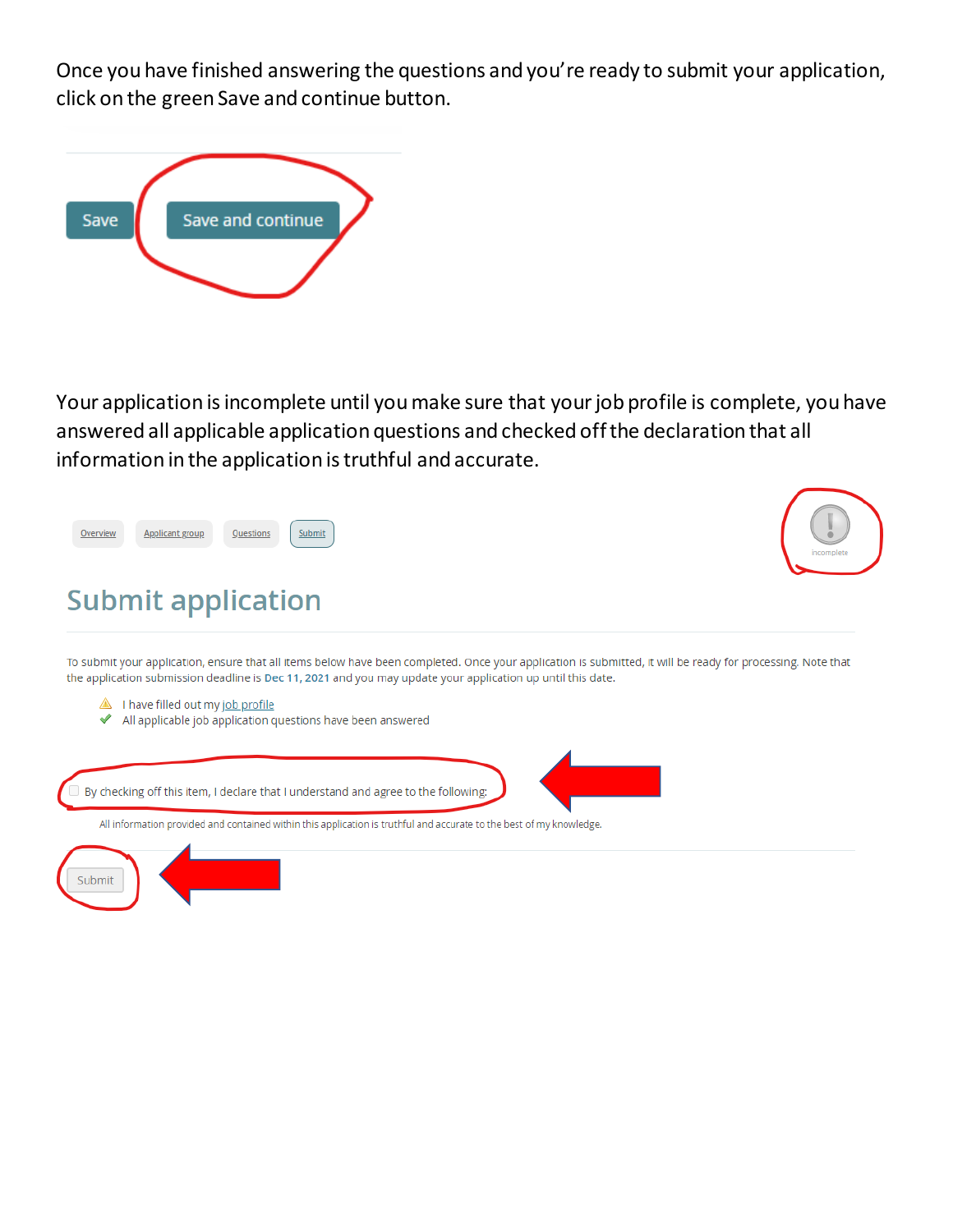## After clicking the submit button, you can confirm that your application has been submitted in two ways



# 2022-2023 Stamford Resident Assistant (RA)

### Job dates: Sep 1, 2022

#### Position Summary

The Resident Assistant (RA) is a peer educator who facilitates the personal, interpersonal, and intellectual growth of students. The RA plays a key role in developing an inclusive living community that fosters diverse learning. A Resident Assistant is always conscientious, honest, courteous, and professional. The RA respects persons of all backgrounds, including but not limited to abilities, age, ethnicity, gender, national origin, race, sex, sexual orientation, socioeconomic status, and spirituality. A Resident Assistant is an outstanding role model for other students and is knowledgeable of, enforces, and personally abides by all university policies and procedures, as well as federal and state laws. The Resident Assistant position requires approximately 20 hours per week. The Resident Assistant meaningfully contributes to the mission and goals of the University of Connecticut and Department of Residential Life. The Resident Assistant is responsible for an area of approximately 15-50 resident students on average. The specific scope of responsibilities varies depending on the assignment. The RA is a member of a staff team and is directly supervised by a Residence Hall Director, or Community Director.

## **Application deadline**



### **Additional resources**

2022-2023 Stamford RA position description.pdf